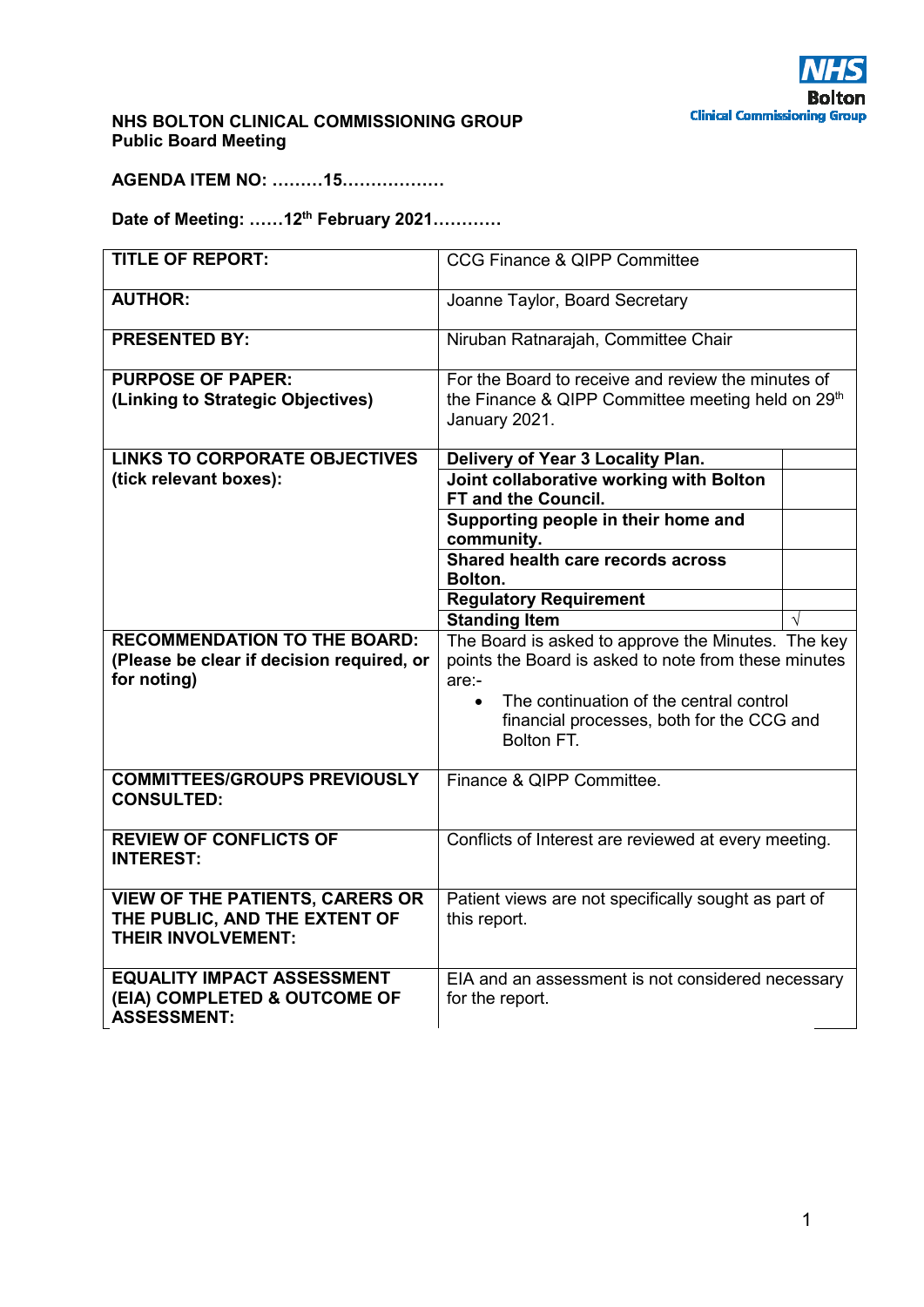

## **MINUTES**

## **FINANCE & QIPP COMMITTEE – VIRTUAL MEETING**

**Date: 29th January 2021** 

**Time: 9:30am-10:30am** 

**Present:** 

| Niruban Ratnarajah     | <b>GP Board Member (in the Chair)</b>      |
|------------------------|--------------------------------------------|
| <b>Alan Stephenson</b> | <b>Lay Member</b>                          |
| <b>Tony Ward</b>       | Lay Member, Governance                     |
| <b>Kelly Knowles</b>   | <b>Acting Chief Finance Officer</b>        |
| <b>Claire Donovan</b>  | <b>Acting Deputy Chief Finance Officer</b> |

## **Minutes by:**

| Joanne Taylor | <b>Board Secretary</b> |
|---------------|------------------------|
|---------------|------------------------|

| <b>Min</b><br>No. | <b>Topic</b>                                                                                                                                                                                                                                                                                                                                                                                                                                                                                                                                                                                                                                                                                                                                                            |
|-------------------|-------------------------------------------------------------------------------------------------------------------------------------------------------------------------------------------------------------------------------------------------------------------------------------------------------------------------------------------------------------------------------------------------------------------------------------------------------------------------------------------------------------------------------------------------------------------------------------------------------------------------------------------------------------------------------------------------------------------------------------------------------------------------|
| $1/21$            | <b>Apologies for Absence</b><br>There were no apologies for absence.                                                                                                                                                                                                                                                                                                                                                                                                                                                                                                                                                                                                                                                                                                    |
| 2/21              | <b>Declarations of Interest</b><br>The Chair reminded members of their obligation to declare any interest they may have<br>on any issues arising at meetings which might conflict with the business of the CCG<br>Board.<br>It was noted that declarations declared by members of the Board are listed in the CCG's<br>Register of Interest. The Register is available either via the CCG Board Secretary or the<br>CCG's website at the following link: http://www.boltonccg.nhs.uk/about-us/declarations-of-<br>interest                                                                                                                                                                                                                                              |
| 3/21              | Minutes from the last meeting held on 18 <sup>th</sup> December 2020<br>The minutes were approved as a correct record. It was noted that there were currently no<br>outstanding actions on the action log.                                                                                                                                                                                                                                                                                                                                                                                                                                                                                                                                                              |
| 4/21              | <b>Finance Update - January 2021</b><br>The Committee received an update on the finance position for months 1 to 6 and the financial<br>plans for months 7 to 12, including an update on the year-end financial forecast.<br>It was reported that the month 7 to 12 position is volatile due to the financial arrangements for<br>2020/21 and the system wide management of the residual GM deficit. The Committee also<br>received assurances on financial plans being discussed for 2021/22 to understand what the<br>financial position will look like going forward.<br>Members discussed the longer term financial plans and stability in the system over the next<br>12 months to 2 years. It was confirmed that there are some 2 year contracts already in place |
|                   | and there is now the recognition to ensure providers have stability longer term. The CCG<br>continues to work with the Council on the joint grant agreements to have a 2 year contract<br>focus and other independent voluntary sector contracts are being identified to do the same.<br>The Committee also discussed the 2021/22 financial plans including a review of the possible<br>financial allocation and additional costs that may be incurred by providers due to the Covid<br>pandemic and risks around potential financial savings for this year.                                                                                                                                                                                                            |